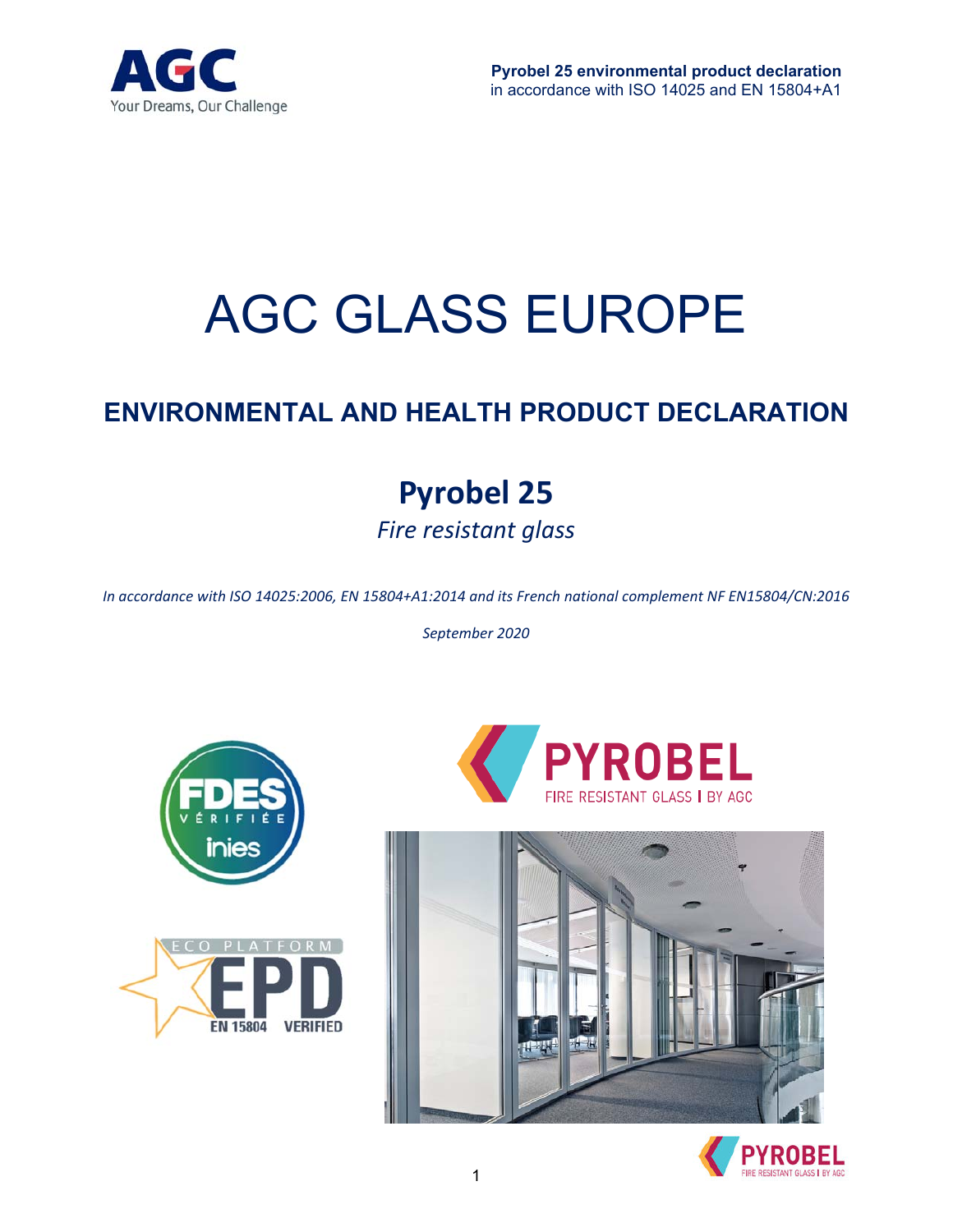

### 1. Warning

Information from this declaration are provided under AGC Glass Europe responsibility according to the standards EN 15804+A1:2014 and the French national complement NF EN15804/CN:2016.

Any total or partial use of the information provided in this document shall at least be accompanied by an explicit reference to this EPD as well as its issuer. The latter can provide the original document upon request.

EN 15804+A1 from CEN has been used as Product Category Rules (PCR).

## 2. Reading guide

Environmental impacts results, resource use indicators as well as waste and output flows are presented in scientific writing with three significant digits.

All positive values (> 0) reflect environmental impacts and negative values (< 0) refer to environmental benefits. This approach applies to all modules, including module D. Where module D has a results higher than zero, it is an additional impact.

## 3. Comparability of EPD for construction products

Environmental product declarations may not be comparable if they do not comply with EN15804+A1.

Chapter 5.3 Comparability of EPD construction products from EN15804+A1 norm defines the required conditions under which the construction products can be compared, on the basis of the information provided by the EPD:

A comparison of the environmental performance of construction products, based on their EPDs, shall be based on the use of the products and their impacts on the building, and shall account for the entire life cycle of the product (i.e. include all information modules).

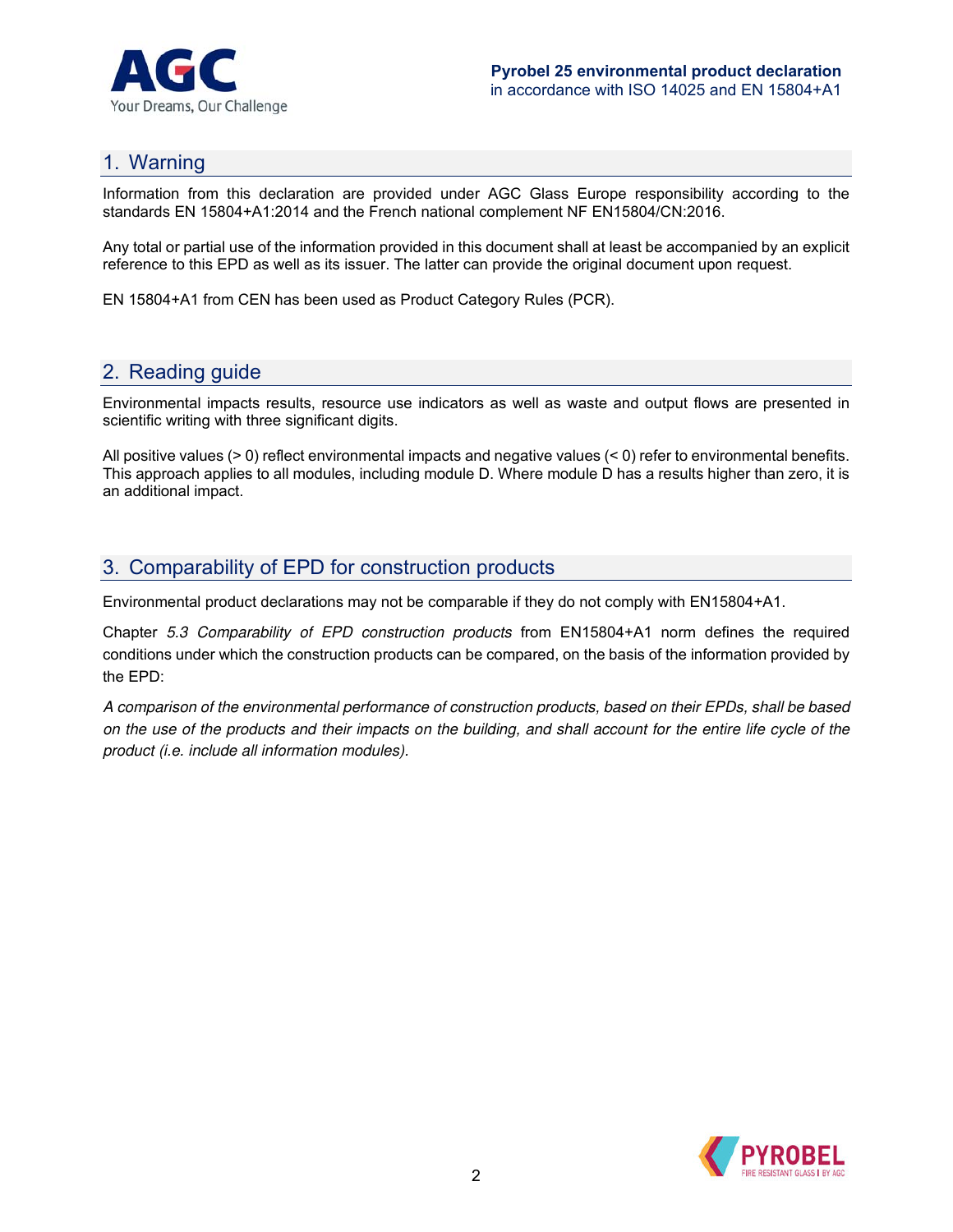

## 4. General information

| Name and address<br>of the<br>manufacturer | <b>AGC Glass Europe</b><br>Avenue Jean Monnet 4<br>B-1348 Louvain-la-Neuve<br>sustainability@eu.agc.com                                                                                                                                                                                                                                                     |
|--------------------------------------------|-------------------------------------------------------------------------------------------------------------------------------------------------------------------------------------------------------------------------------------------------------------------------------------------------------------------------------------------------------------|
| <b>Production sites</b>                    | This EPD is representative of Pyrobel range which is the fire resistant glass sold by<br>AGC Glass Europe in France. AGC Glass Europe operates 2 production sites in<br>Europe providing fire resistant glass to French and European market. Results from<br>this EPD reflects data collected from all these sites, representing 100% of the<br>production. |
| Reference year                             | Foreground data collected from AGC sites is representative of the 2018 calendar<br>year.                                                                                                                                                                                                                                                                    |
| <b>Type of EPD</b>                         | $\Box$ Cradle to factory gate<br>$\Box$ Cradle to grave<br>$\boxtimes$ Cradle to grave + module D<br>$\square$ Collective<br>⊠ Individual, covering AGC Glass Europe range of products                                                                                                                                                                      |
| <b>Verifier name</b>                       | Cécile Beaudard (Solinnen)                                                                                                                                                                                                                                                                                                                                  |
| Program operator                           | inies<br><b>FDES INIES</b><br>www.inies.fr<br>Address : Association HQE, 4 avenue du Recteur Poincaré - 75016 Paris -<br>France                                                                                                                                                                                                                             |
| <b>Publication date</b>                    | September 2020                                                                                                                                                                                                                                                                                                                                              |
| <b>Expiration date</b>                     | September 2025                                                                                                                                                                                                                                                                                                                                              |
| <b>Target audience</b>                     | This EPD is primarily intended for business-to-business communication, although<br>they might be consulted by end consumers as well (business-to-consumer).                                                                                                                                                                                                 |

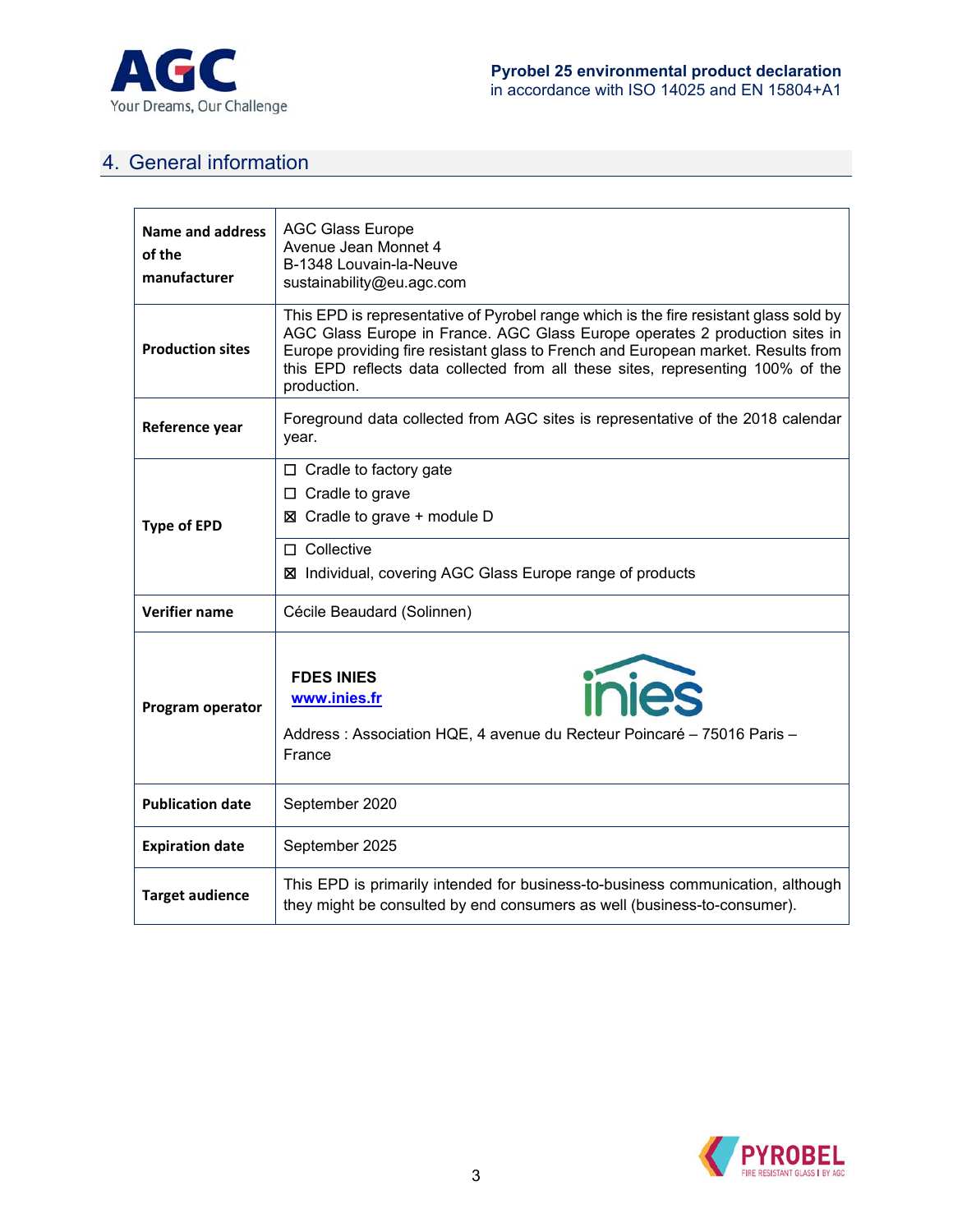

Reference product is a Pyrobel 25. It is a fire resistant glass made of five layers of float glass and four intumescent layers.

It is a real product representative of a main market share of Pyrobel range of products.

This EPD also covers other products from Pyrobel/Pyrobelite range that have a close structure. These products have environmental impacts within a range of +/ 40% compared to the reference product studied. The table below summarizes products covered.

|                   | <b>Product</b>                   | <b>EPD Pyrobel 25</b>     |
|-------------------|----------------------------------|---------------------------|
|                   | Pyrobelite 7                     |                           |
|                   | Pyrobel 8                        |                           |
|                   | Pyrobel 8 EG                     |                           |
|                   | Pyrobelite 9EG                   |                           |
|                   | Pyrobelite 10                    |                           |
|                   | Pyrobelite 12                    |                           |
| <b>Commercial</b> | Pyrobelite 12 EG                 |                           |
| references        | Pyrobelite 13                    |                           |
| covered by the    | Pyrobel 16                       |                           |
| <b>EPD</b>        | Pyrobel 16 EG                    |                           |
|                   | Pyrobel 17N                      | X                         |
|                   | Pyrobel 17N EG                   | $\overline{\mathbf{x}}$   |
|                   | Pyrobel 19H                      |                           |
|                   | Pyrobel 21                       | $\pmb{\mathsf{x}}$        |
|                   | Pyrobel 21 EG                    | X                         |
|                   | Pyrobel 23H                      | X                         |
|                   | Pyrobel 25                       | $\overline{\mathbf{x}}$   |
|                   | Pyrobel 25 EG                    | X                         |
|                   | Pyrobel 28H                      | $\overline{\mathbf{x}}$   |
|                   | Pyrobel 30                       |                           |
|                   | Pyrobel 30 EG                    |                           |
|                   | Pyrobel 30 EG2                   |                           |
|                   | Pyrobel 33H                      | $\boldsymbol{\mathsf{x}}$ |
|                   | Other thicker Pyrobel references |                           |

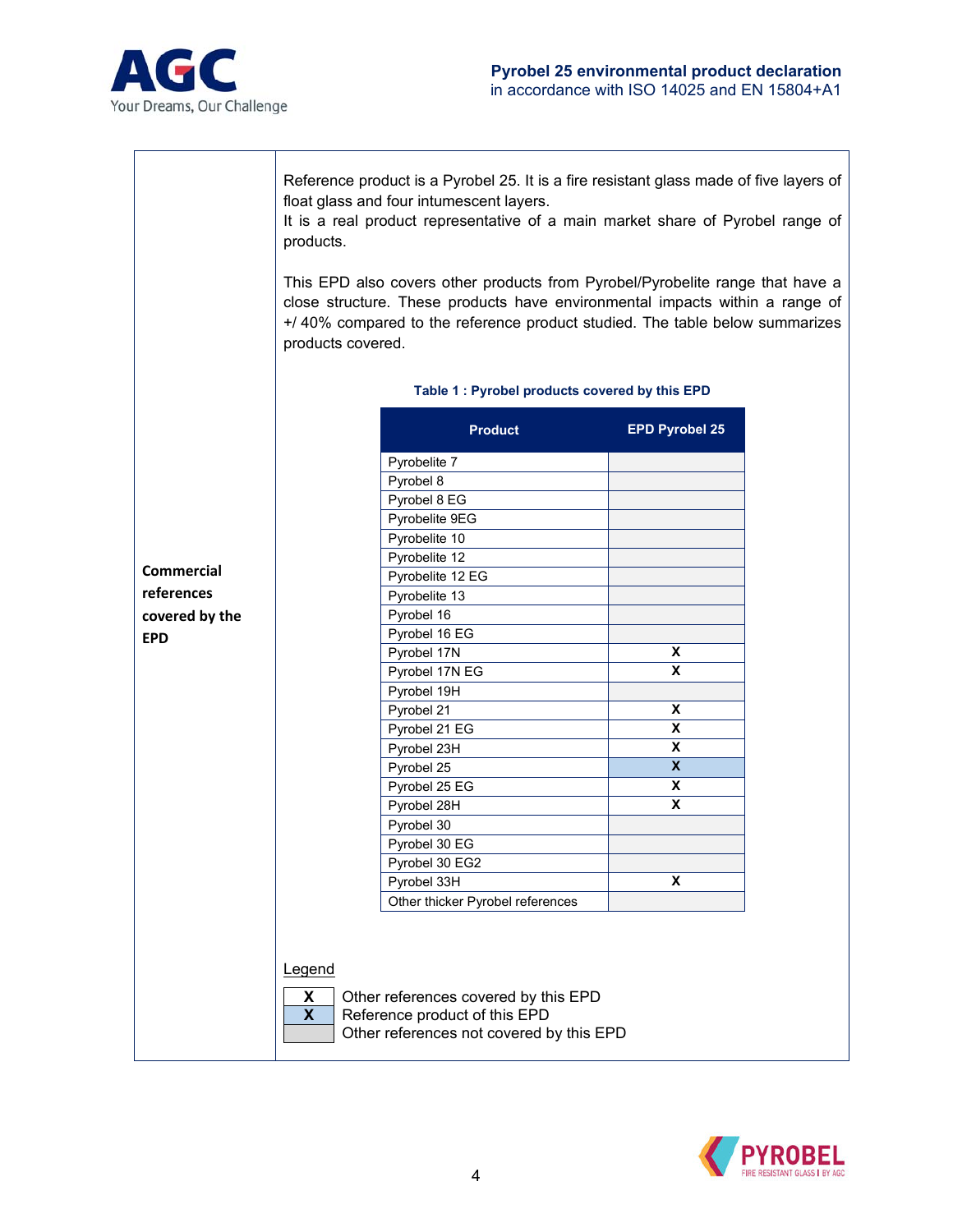

## 5. Functional unit and product description

#### 5.1. Description of the functional unit

The functional unit is to provide 1  $m<sup>2</sup>$  of fire-resistant glass to be used as a glazing product with a fire resistance class EI  $\geq$  45 minutes according to EN 13501-2 over a 30 years reference service life.

EN 13501-2 defines different type of fire resistance: EW and EI, explained besides.

The associated number corresponds to the period during which the product ensures the fire resistance.

A product EI45 and EW60 will thus ensure integrity and insulation for 45 minutes and integrity and radiation limitation for 60 minutes.

**EW 'Integrity and Radiation Limitation'** No flames, smoke, gas. Limited heat transfer,

restricted to no more than 15kW/m<sup>2</sup>.



**El 'Integrity and** Insulation'

No flames, smoke, gas. No heat transfer.

The associated reference flow is a 1 m² Pyrobel 25 glass.

**Note 1:** The reference service life of the product is set to 30 years. This period does not reflect real product lifetime, which is generally defined by building refurbishment. It does not refer to product guarantee neither. This period reflects a standard duration of use considered in glazing EPDs.

#### 5.2. Product description

The reference product is a Pyrobel 25, which is a glass pane made of five float sheets and four intumescent layers.



**Figure 1 : Pyrobel 25 structure** 

More information available on www.agc-pyrobel.com

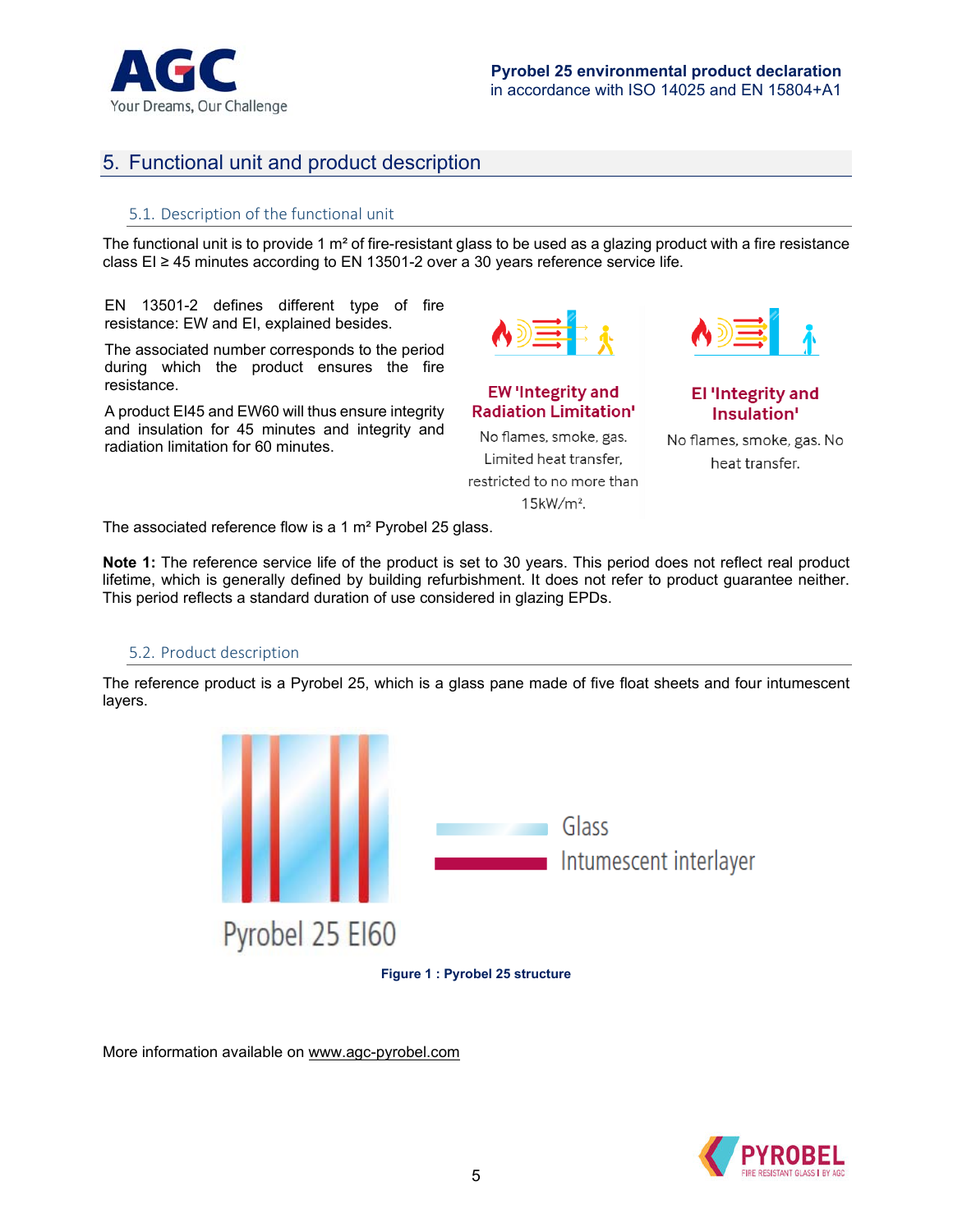

#### 5.3. Description of the product usage

Fire resistant glass can be used either as component of an external glazing or as internal partition. These products provide safe conditions in case of fire to allow safe escape from building users and act as fire barrier to slow down fire propagation and help fire fighters. Compared to other fire resistant materials, glass allows a visual connection and let light going through.

The product is CE marked with the following characteristics.

| <b>Properties</b>                              | <b>Symbol</b>        | <b>Pyrobel</b><br><b>17N</b> | <b>Pyrobel</b><br><b>17N EG</b> | <b>Pyrobel 21</b> | <b>Pyrobel 21</b><br>EG. | <b>Pyrobel</b><br>23H | Pyrobel 25     | Pyrobel 25<br>EG | <b>Pyrobel</b><br>28H | <b>Pyrobel</b><br>33H |
|------------------------------------------------|----------------------|------------------------------|---------------------------------|-------------------|--------------------------|-----------------------|----------------|------------------|-----------------------|-----------------------|
| Thermal transmission<br>(according to EN 673)  | $U_g$<br>$(W/m2$ .K) | 5.4                          | 5.2                             | 5.2               | 5.1                      | 5.4                   | 5.1            | 5.0              | 5.0                   | <b>NPD</b>            |
| Light Transmission (EN 410)                    | Tv $(%)$             | 86                           | 85                              | 80                | 79                       | 83                    | 82             | 82               | 78                    | <b>NPD</b>            |
| Light Reflection (EN 410)                      | pV(%                 | 8                            | 8                               | ⇁                 |                          | 8                     |                |                  |                       | <b>NPD</b>            |
| Solar factor (EN 410)                          | $g(\%)$              | 71                           | 68                              | 65                | 61                       | 66                    | 66             | 64               | 60                    | <b>NPD</b>            |
| Direct airborne sound<br>insulation (EN 12578) | Rw(C;Ctr)<br>(dB)    | $39(0,-3)$                   | $40(-1,-3)$                     | $38(0,-3)$        | $40(-1,-3)$              | $39(0,-3)$            | $40(-1,-3)$    | $43(-1,-4)$      | $41(0,-3)$            | <b>NPD</b>            |
| Resistance to fire (EN13501-2)                 |                      | EI45 / EW60                  | EI45 / EW60                     | EI45 / EW60       | EI45 / EW60              | <b>EI45</b>           | E160           | <b>EI60</b>      | E160                  | E160                  |
| Reaction to fire (EN 13501-1)                  |                      | $A2 - s1$ , d0               | <b>NPD</b>                      | $A2 - s1$ , d0    | <b>NPD</b>               | <b>NPD</b>            | $A2 - s1$ , d0 | <b>NPD</b>       | <b>NPD</b>            | <b>NPD</b>            |
| Bullet resistance (EN 1063)                    |                      | <b>NPD</b>                   | <b>NPD</b>                      | <b>NPD</b>        | <b>NPD</b>               | <b>NPD</b>            | <b>NPD</b>     | <b>NPD</b>       | <b>NPD</b>            | <b>NPD</b>            |
| Burglar resistance (EN 356)                    |                      | <b>NPD</b>                   | <b>NPD</b>                      | <b>NPD</b>        | <b>NPD</b>               | <b>NPD</b>            | <b>NPD</b>     | <b>NPD</b>       | <b>NPD</b>            | <b>NPD</b>            |
| Pendulum body impact<br>resistance (EN 12600)  |                      | 1B1                          | 1B1                             | 1B1               | 1B1                      | 1B1                   | 1B1            | 1B1              | 1B1                   | 1B1                   |

#### **Table 2 : Pyrobel 25 characteristics**

#### 5.4. Other technical features not included in the functional unit

Fire resistant glass let light go through and offers views to the building users.

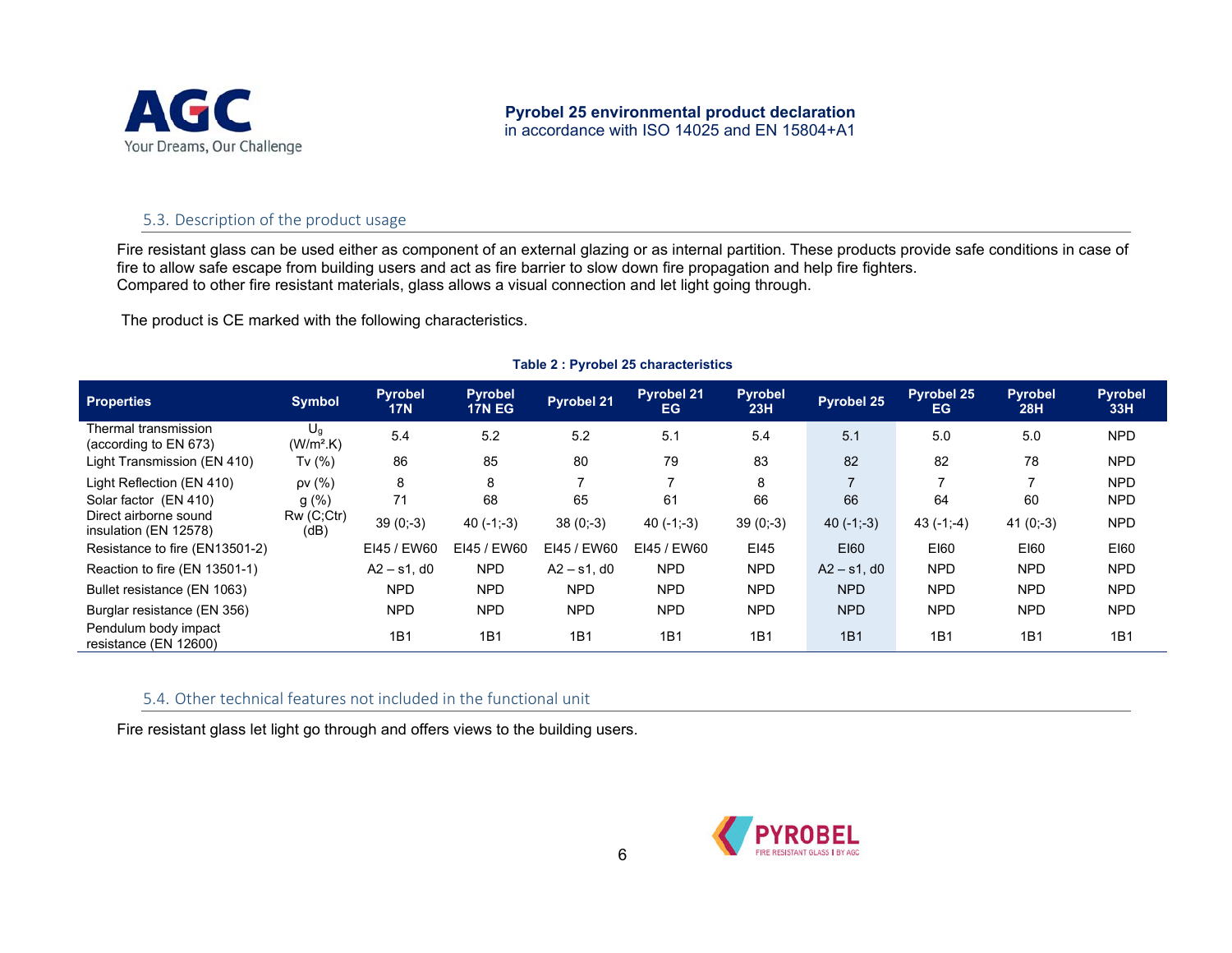

#### 5.5. Description of the product main components and/or material

Pyrobel 25 is made of five sheets of soda-lime float glass and four intumescent interlayers. These interlayers are made of sodium silicate and water.

#### **Table 3 : Pyrobel 25 composition**

| <b>Product composition</b>                                                                   | <b>Pyrobel 25</b>                                                                |
|----------------------------------------------------------------------------------------------|----------------------------------------------------------------------------------|
| Float glass (soda-lime)<br>Mass (kg)<br>Mass (% final product)                               | 50 kg<br>79%                                                                     |
| Intumescent layer (sodium silicate and<br>water)<br>Mass (kg)<br>Mass (% final product)      | 13.2 kg<br>21%                                                                   |
| Packaging<br>Wooden box<br>Steel - nails form wooden box<br>Paper and cardboard<br>LDPE film | 828 $g/m^2$<br>16.9 $q/m^2$<br>$38.3$ g/m <sup>2</sup><br>$0.5$ g/m <sup>2</sup> |

#### 5.6. Substances from REACH candidate list

Pyrobel/Pyrobelite product range covered by this EPD does not contain any substance from REACH candidate list according to REACH regulation (more than 0.1%)

#### 5.7. Reference service life description

The reference service life (RSL) of fire resistant glass is 30 years.

#### **Table 4 : Reference conditions of product use justifying RSL**

| <b>Parameter</b>                                                                                                                 | <b>Value</b>                                                                                                                                                                          |  |  |  |  |  |  |
|----------------------------------------------------------------------------------------------------------------------------------|---------------------------------------------------------------------------------------------------------------------------------------------------------------------------------------|--|--|--|--|--|--|
| Reference service life                                                                                                           | 30 years                                                                                                                                                                              |  |  |  |  |  |  |
| Declared product properties (when leaving the production<br>site) and finishing                                                  | These properties are defined in laminated glass definition<br>standard EN ISO 12543:2011 - Glass in building. Laminated<br>glass and laminated safety glass. Evaluation of conformity |  |  |  |  |  |  |
| Theoretical application parameters (if imposed by the<br>producer), including references to the appropriate use<br>practices     | information are detailed<br>in the standard<br>These<br>NF DTU 39:2006 Building works – Glazing and Mirror Glass<br>Works, which defines the specifications for the                   |  |  |  |  |  |  |
| Alleged quality of the construction work, when the<br>installation is made in accordance with the manufacturer's<br>instructions | implementation of glazing and installation of glazing<br>products (new construction, renovation, refurbishment,<br>maintenance) performed on site in all types of buildings.          |  |  |  |  |  |  |

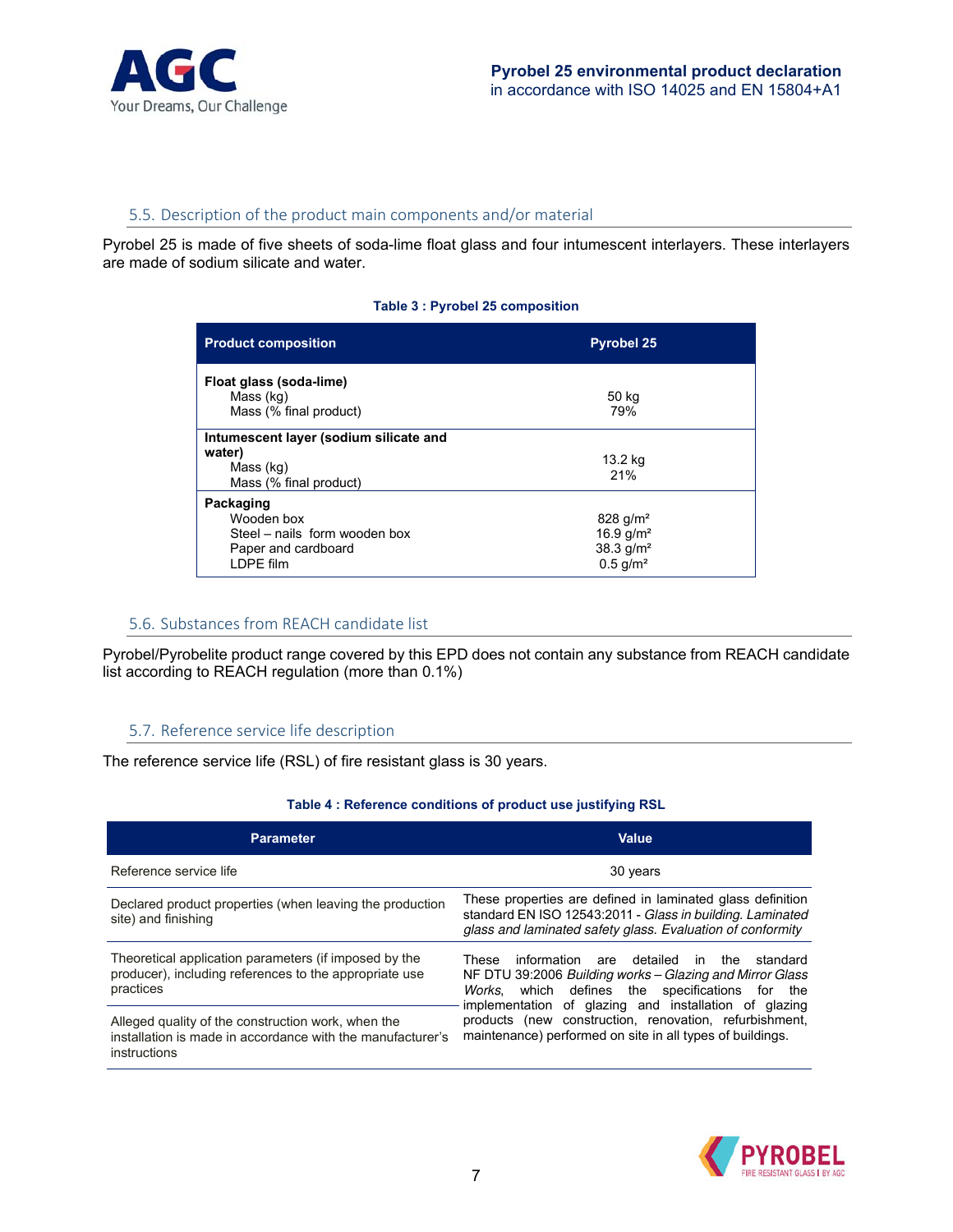

| <b>Parameter</b>                                                                                                                                            |
|-------------------------------------------------------------------------------------------------------------------------------------------------------------|
| Exterior environment (for exterior applications), e.g.<br>weather resistance, pollutants, UV and wind exposure,<br>building orientation, shade, temperature |
| Interior environment (for interior applications), e.g.<br>temperature, humidity, chemicals exposure                                                         |
| Use conditions, e.g. usage frequency, mechanical<br>exposure                                                                                                |
| Maintenance, e.g. required frequency, type and quality and<br>replacement of replaceable components                                                         |

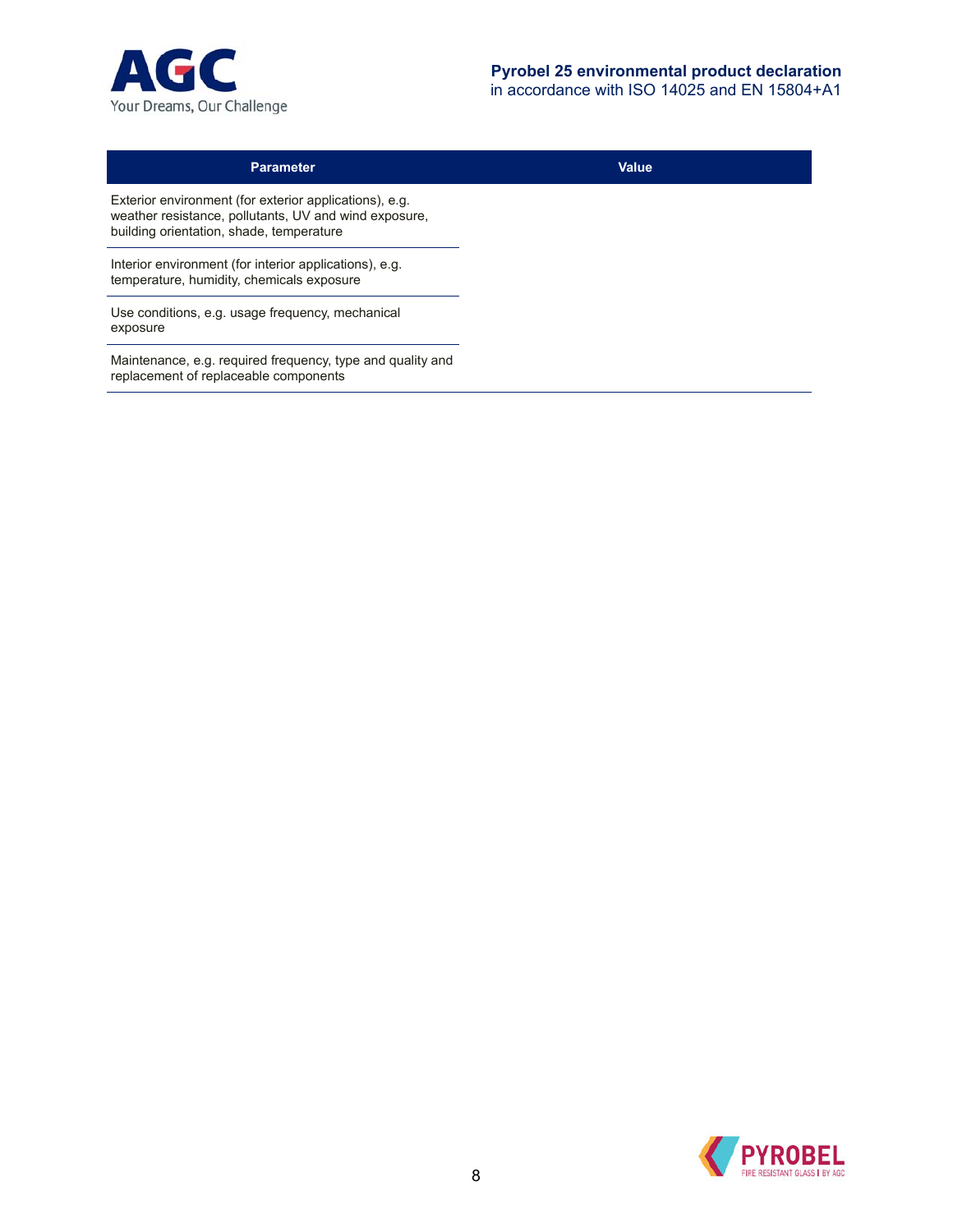

#### 6. Life cycle stages

This EPD is a cradle to grave study, with module D (benefits beyond the system boundaries).

Life cycle stages regarding product installation (A5) and product use (B1-B7) are modelled based on Glass in building product category rules EN 17074:2019.



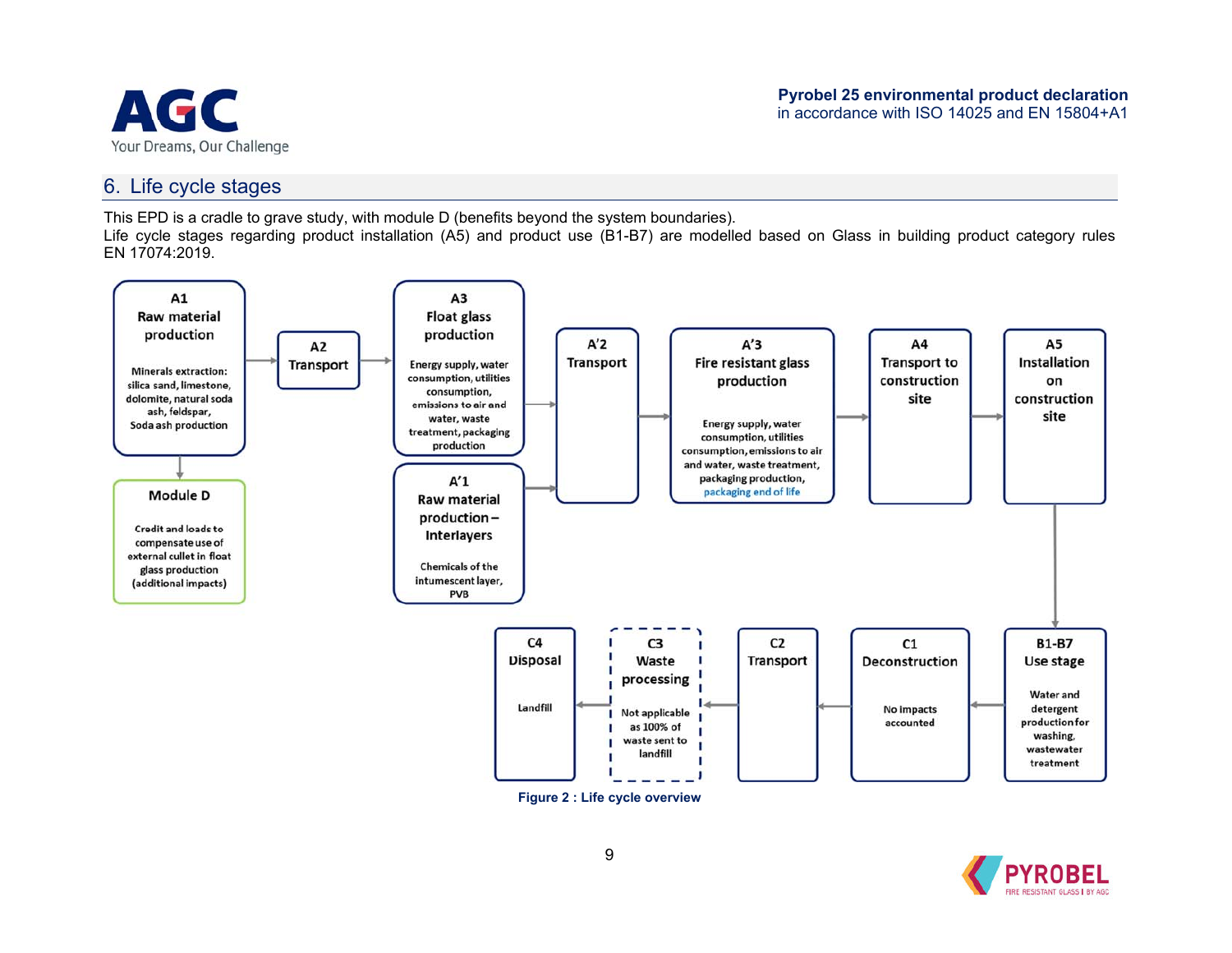

#### 6.1. Production stage, module A1‐A3

Module A1-A3 covers the production and transport of raw materials used for fire resistant glass production. It also covers consumptions and emissions from intumescent layer processing such as energy and water consumption, water effluents, wastes treatment. It also covers production and end of life of packaging, as indicated in EN 17074.

Fire resistant glass production process involves the following steps:

- ‐ Float glass loading
- ‐ Washing
- ‐ Intumescent layer pouring
- **Curing**
- ‐ Assembling of several subparts, glass sheets and in some cases PVB layers
- **Autoclaving**



**Figure 3 : Fire resistant glass processing stage** 

#### **Allocations**

A1: Float glass production impacts are allocated based on mass. Impacts per m<sup>2</sup> are then derived based on float glass thickness and glass density.

A3: Consumptions and emissions from fire resistant glass processing have been allocated based on intumescent subpart area. These subparts are made of a float glass and an intumescent layer.

These allocation comply with the flat glass product category rule EN 17074:2019.

#### 6.2. Construction stage, module A4‐A5

#### **1. Transport to the construction site**

Transport to construction site considers an average distance of 688 km. This value reflects the weighted average distance between AGC plants and Paris. Fire resistant glass is transported by regular diesel trailers of 24.7 tonnes net load. Pyrobel products are packaged in wooden boxes called "end caps".

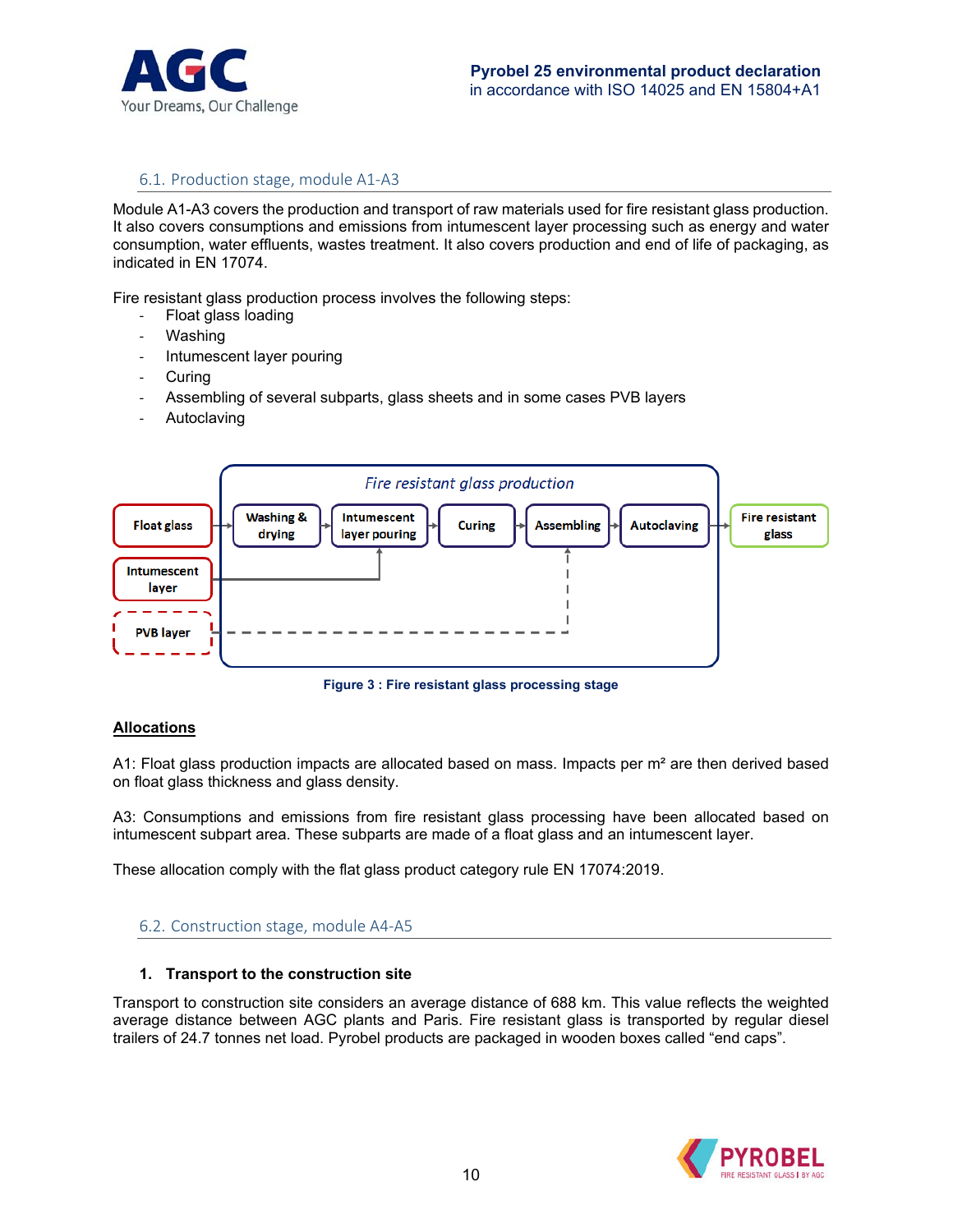

#### **Table 5 : Transport to construction site**

| Parameter                                 | <b>Value</b> | <b>Unit</b>                                                  |
|-------------------------------------------|--------------|--------------------------------------------------------------|
| Vehicle description                       | 24.7         | Tonne   Diesel truck - EURO<br>5 - cargo, 40 t gross payload |
| Distance to construction site             | 688          | km                                                           |
| Utilisation rate (including empty return) | 67           | %                                                            |
| Empty return                              | 14.7         | %                                                            |

Average load and utilisation rate correspond to the average European values for european transport<sup>1</sup>.

#### **2. Installation on site**

Following EN 17074:2019, no ancillary materials is considered for the glass to be installed and packaging end of life is accounted in module A3.

#### 6.3. Use stage, module B1‐B7

#### **1. Description**

 $\overline{a}$ 

The only module from the use stage considered is B2 "maintenance". This stage corresponds to glass cleaning with water and detergent.

Repair (B3), replacement (B4) and refurbishment (B5) are not considered. Under normal conditions of use, fire resistant glass does not need any of these operations.

Finally, fire resistant glass does not emit any substances neither to the air nor to water during its use (B1).

#### **2. Maintenance parameters**

Following EN 17074:2019, the average annual water consumption is 0.2 litres per square meter of glass (i.e. 6 litres/m<sup>2</sup> over the whole life cycle) and an annual detergent consumption of 10 g/m<sup>2</sup> (300 g/m<sup>2</sup> over the whole life cycle). The majority of this water (75%) is considered as discharged to sewer grid and further treated in a wastewater treatment plant. The remaining 25% is considered as evaporated.

#### **Table 6 : Glass maintenance**

| Parameter (whole life cycle)      | Value | <b>Unit</b> |
|-----------------------------------|-------|-------------|
| Water consumption for maintenance | 6     | litres      |
| Detergent consumption             | 300   | g           |
| Waste water discharge to WWTP     | 4.5   | litres      |

<sup>1</sup> *Road freight transport vademecum – 2010 report*, European Commission, 2011

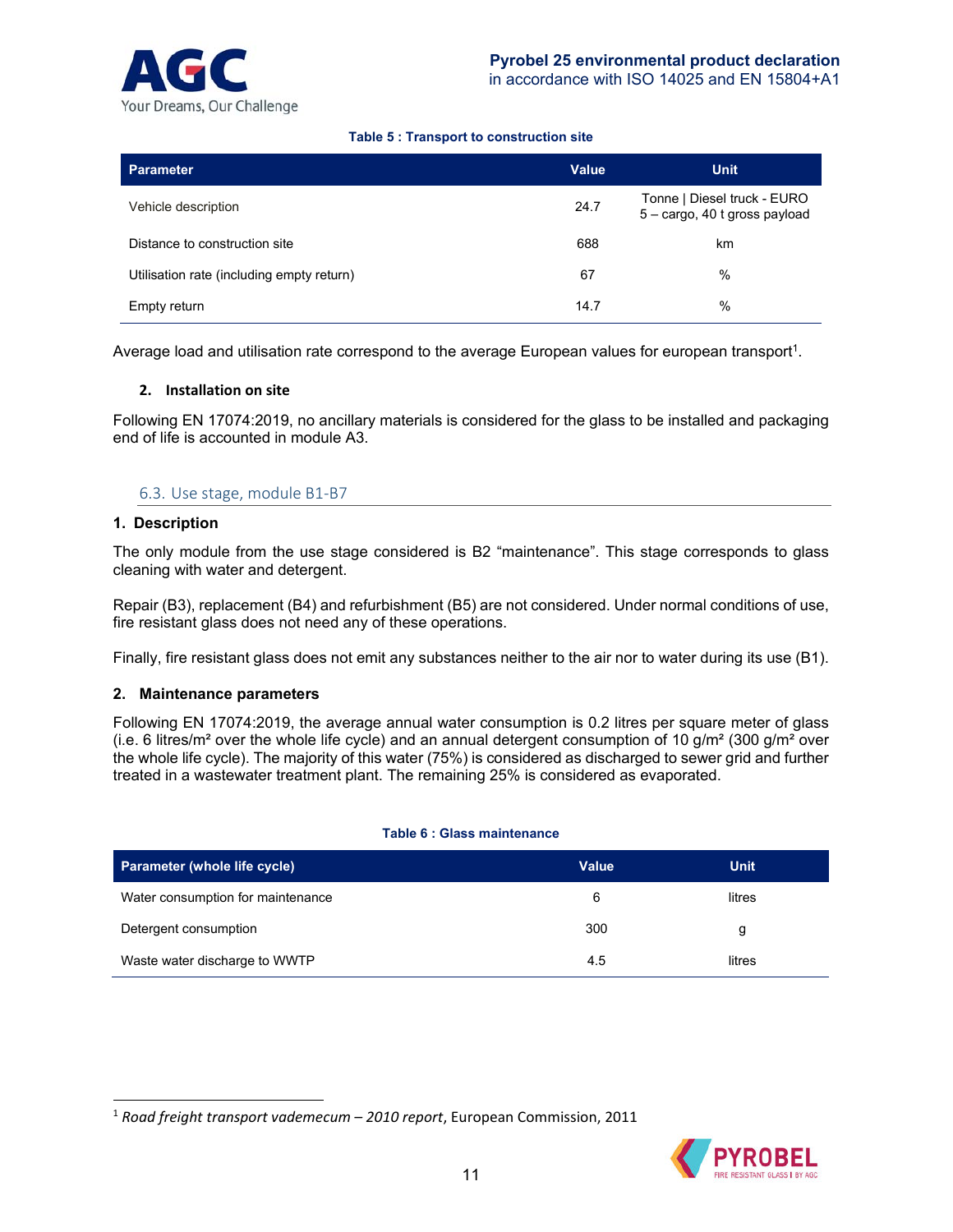

#### 6.4. End of life stage, module C1‐C4

No mechanical operation is considered as regards dismantling and demolition (module C1). End of life includes:

- C2: transport to waste treatment site ;
- C3: waste treatment ;
- C4: landfilling of demolition wastes.

End of life scenario is based on worst case scenario, considering that 100% of the fire resistant glass is sent to landfill for inert material in the end of life.

#### **Table 7 : End of life scenarios**

| Parameter                     | Value | <b>Unit</b> |
|-------------------------------|-------|-------------|
| Waste glass sent to landfill  | 100   | %           |
| Transport to landfill (truck) | 50    | km          |
| Waste glass recycled          | 0     | $\%$        |

All glass wastes are transported by diesel truck with a net payload of 22 tonnes.

#### 6.5. Benefits and loads beyond system boundaries, module D

Benefits and loads beyond system boundaries refer to the following parameters.

#### **1. Additional loads due to external cullet use in module A1**

In this EPD, benefits from recycling is already accounted at production stage in module A1 through primary data. Indeed, external cullet used for float glass production limits the environmental impacts from module A1. Hence, module D only acts as a load beyond system boundaries, balancing the environmental benefits included in module A1.

If looking at the benefits from recycling formula , module D is here referring to a negative net output flow, referring to the cullet use during float glass production. Module D is thus an additional impact corresponding to the net consumption of cullet, which is not compensated during other life cycle stages. When using the module D formula, this additional impact is calculated as

#### **Module D additional load = MS (IV-IS)**

This additional impact is calculated as:

- The additional production of batch raw materials (silica sand, soda ash, dolomite etc.).
- The energy overconsumption due to non-use of cullet. Indeed, virgin raw material requires 25% more energy than cullet to be melted.
- Increase of  $CO<sub>2</sub>$  emission from decarbonisation due to the substitution of cullet by carbonated raw materials (soda ash, limestone, dolomite)

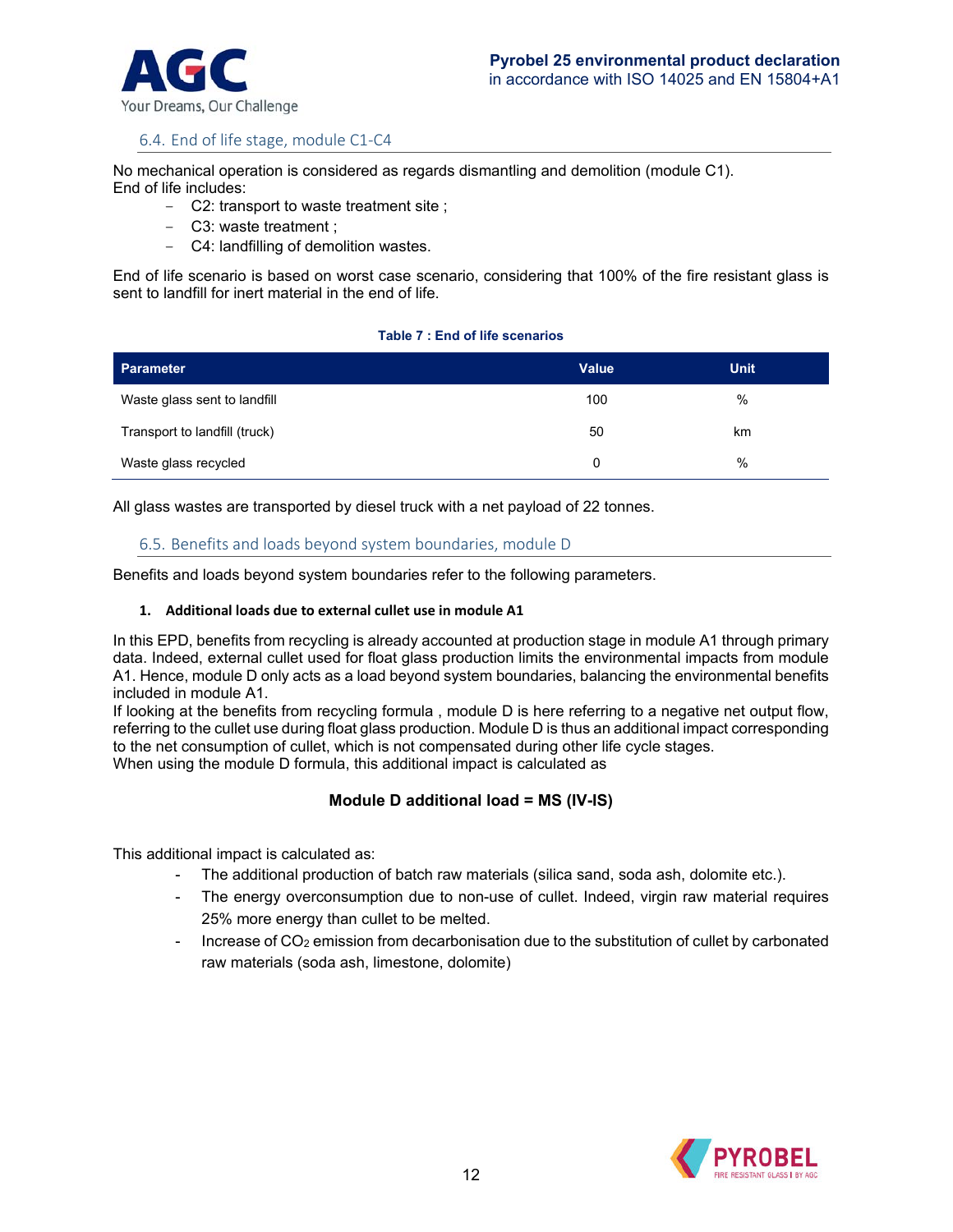

NF EN15804/CN:2016 details the calculation rule of material recovery.

## BenefNetRecycl = MSval (IVval - ISval) - MS (IV - IS)

#### With:

| Symbol            | <b>Description</b>                                                                                                                                       | <b>Value</b>                                              |
|-------------------|----------------------------------------------------------------------------------------------------------------------------------------------------------|-----------------------------------------------------------|
| MS <sub>val</sub> | Mass of secondary material actually recovered from the mass of<br>collected stock                                                                        | 0 kg/kg float glass                                       |
| IV <sub>val</sub> | Inventory of production of the material substituted by the<br>recovered secondary material in the downstream system using<br>the material                | Not assessed (worst case<br>scenario for the end of life) |
| IS <sub>val</sub> | Inventory of production of secondary material ready for use in the<br>downstream system from the stock                                                   | Not assessed (worst case<br>scenario for the end of life) |
| МS                | Mass of secondary material introduced into the product object of<br>assessment during its manufacture                                                    | 0.854 kg/kg float glass                                   |
| IV                | Inventory of production of the blank material used to produce the<br>product object of assessment in the absence of material recovery<br>of the material | See details below                                         |
| IS                | Inventory of production of the secondary material ready for use to<br>produce the product objects of assessment                                          |                                                           |

IV – IS normally refers to the inventory of production of the virgin raw materials minus the production of the secondary raw material. In case of flat glass, the point of substitution, i.e. when recycled material and virgin ones have similar properties, is achieved, when the glass has been (re)melted. Indeed, next to the avoided raw material production, the use of cullet also has an influence on the melting process (lower energy consumption and no decarbonisation), as described in annex D from EN 17074:2019.

#### **2. Exclusion of recycled or valorised materials from module A3**

Other materials sent to recycling are coming from module A3, for which EN 15804+A1 excludes their benefits and loads calculation from module D. The following materials have thus no benefits and loads beyond system boundaries:

- PVB losses from production process
- Production wastes sent to recycling: steel, wood, cardboard, plastic, sludge
- Wood and steel from packaging (end caps)
- Paper sheet used as packaging between two products

Furthermore, energy from waste incineration or electricity from landfilling is not accounted in module, since the wastes also come from module A3.

#### Note:

Environmental impacts reported in module D as a positive value (> 0) are additional environmental impacts to be added to the cradle to grave results. Conversely, negative values  $(0)$  are environmental benefits reducing the cradle to grave impacts.

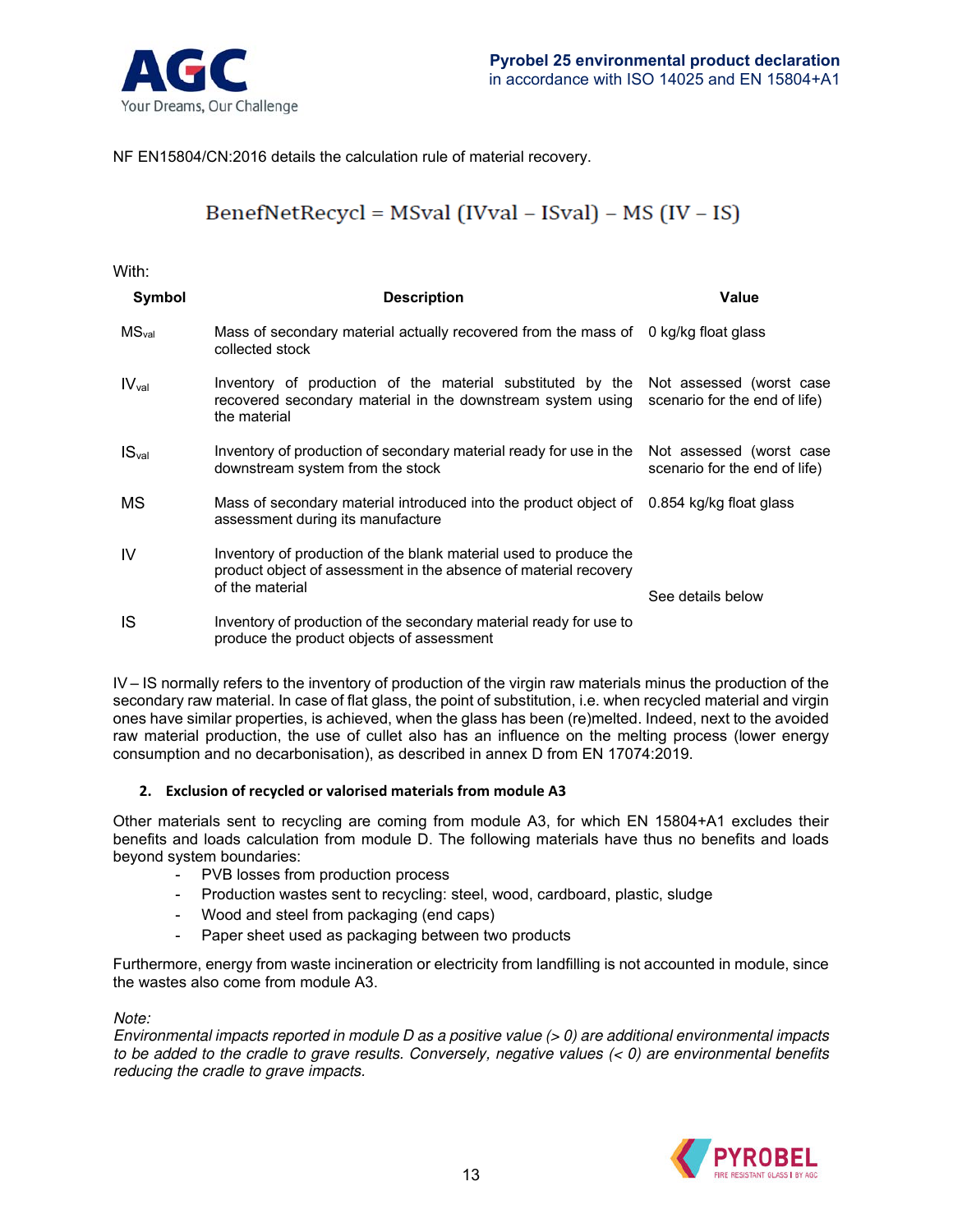

## 7. Information regarding life cycle assessment calculation

| Table 8 : information regarding life cycle assessment calculation |                                                                                                                                                                                                                                                                                                                                                                                    |  |  |  |  |  |  |  |
|-------------------------------------------------------------------|------------------------------------------------------------------------------------------------------------------------------------------------------------------------------------------------------------------------------------------------------------------------------------------------------------------------------------------------------------------------------------|--|--|--|--|--|--|--|
| <b>PCR used</b>                                                   | ISO 14025:2006 (published in July 2006)<br>NF EN 15804+A1:2014 (published in April 2014)<br>NF EN 15804/CN:2016 (published in June 2016)<br>EN 17074:2019 (published in October 2019)                                                                                                                                                                                              |  |  |  |  |  |  |  |
| <b>System boundaries</b>                                          | Cradle to grave, including module D                                                                                                                                                                                                                                                                                                                                                |  |  |  |  |  |  |  |
| <b>Allocations</b>                                                | A1: mass based<br>A3: area based                                                                                                                                                                                                                                                                                                                                                   |  |  |  |  |  |  |  |
| <b>Primary data representativeness</b>                            | Geographical representativeness<br>Primary data collected from the 2 sites from AGC Glass Europe producing<br>fire resistant glass, representing 100% of the production.<br>Distribution in France.                                                                                                                                                                                |  |  |  |  |  |  |  |
|                                                                   | Time representativeness<br>Primary data collected refer the whole 2018 calendar year.                                                                                                                                                                                                                                                                                              |  |  |  |  |  |  |  |
|                                                                   | Technological representativeness<br>Primary data collected from all the AGC Glass Europe.                                                                                                                                                                                                                                                                                          |  |  |  |  |  |  |  |
| <b>Background data</b><br>representativeness                      | GaBi version 9.2.1.68 and the associated Service Pack 40 database have<br>been used for the modelling and the calculation of this EPD.<br>All background data have been created or updated during the last 10 years.                                                                                                                                                               |  |  |  |  |  |  |  |
| <b>Cut-off criteria</b>                                           | All product components and packaging have been considered in the study.<br>In case of insufficient input data, proxy have been used to estimate<br>environmental impacts.                                                                                                                                                                                                          |  |  |  |  |  |  |  |
| <b>Variability</b>                                                | Results variability for the products covered by this EPD is lower than 40%<br>for the reference indicators from NF EN 15804/CN:2016:<br><b>Global Warming Potential</b><br>Use of non-renewable primary energy excluding non-<br>$\overline{\phantom{a}}$<br>renewable primary energy resources used as raw materials<br>Non-hazardous wastes disposed<br>$\overline{\phantom{a}}$ |  |  |  |  |  |  |  |
|                                                                   | Results variability has also been assessed for other environmental<br>indicators from EN 15804+A1 and is also lower than 40% for all of them.                                                                                                                                                                                                                                      |  |  |  |  |  |  |  |

#### **Table 8 : Information regarding life cycle assessment calculation**

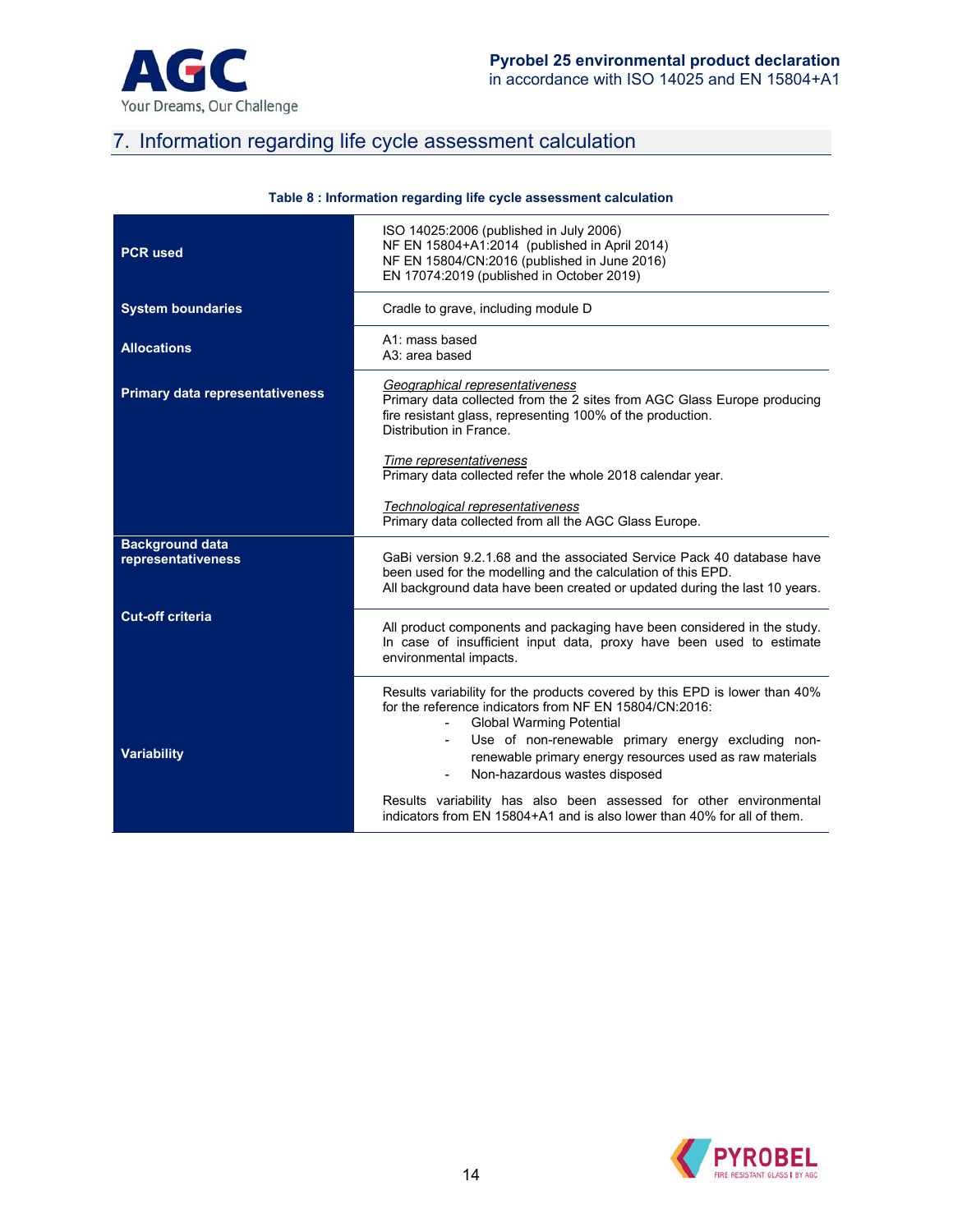

## 8. Life cycle assessment results

|                                                                                    | <b>Production</b><br>stage | <b>Construction</b><br>stage |                 | Use stage                                     |                               |                              |                               |              |                |                    |              |                  | End of life stage         |                            | <b>D</b> Benefits                    |                                             |
|------------------------------------------------------------------------------------|----------------------------|------------------------------|-----------------|-----------------------------------------------|-------------------------------|------------------------------|-------------------------------|--------------|----------------|--------------------|--------------|------------------|---------------------------|----------------------------|--------------------------------------|---------------------------------------------|
| Environmental<br>impacts                                                           | Total A1-A3<br>Production  | A4 Transport                 | A5 Installation | Usage<br>$\overline{\phantom{0}}$<br>$\omega$ | Maintenance<br>B <sub>2</sub> | Reparation<br>B <sub>3</sub> | Replacement<br>B <sub>4</sub> | B5           | đ<br>Use<br>B6 | Use of water<br>B7 | 5            | Transport<br>ပ္ပ | processing<br>Waste<br>පි | Disposal<br>$\overline{c}$ | <b>Total</b><br><b>life</b><br>cycle | and loads<br>beyond<br>system<br>boundaries |
| <b>Global warming Potential</b><br>kg CO <sub>2</sub> eq/FU                        | 9.90E+01                   | $2.82E+00$                   | $\mathbf{0}$    | $\mathbf{0}$                                  | 8.26E-02                      | $\mathbf{0}$                 | $\Omega$                      | $\Omega$     | $\mathbf 0$    | $\mathbf{0}$       | $\mathbf{0}$ | 2.40E-01         | $\mathbf 0$               | 8.61E-01                   | $1.03E + 02$                         | $3.08E + 00$                                |
| Ozone layer depletion<br>potential<br>kg CFC 11 eq/FU                              | 6.65E-08                   | 4.60E-16                     | $\mathbf{0}$    | 0                                             | 8.29E-09                      | $\mathbf{0}$                 | $\Omega$                      | $\Omega$     | $\Omega$       | $\mathbf{0}$       | $\mathbf{0}$ | 3.97E-17         | $\mathbf 0$               | 4.74E-15                   | 7.48E-08                             | 3.87E-09                                    |
| <b>Acidification</b><br>kg SO <sub>2</sub> eq/FU                                   | 3.21E-01                   | 6.44E-03                     | $\mathbf{0}$    | $\mathbf{0}$                                  | 2.00E-04                      | $\mathbf{0}$                 | $\mathbf{0}$                  | $\Omega$     | $\mathbf{0}$   | $\mathbf{0}$       | $\mathbf 0$  | 1.40E-03         | $\mathbf 0$               | 5.48E-03                   | 3.34E-01                             | 5.85E-03                                    |
| Eutrophication<br>kg $(PO4)3$ eq/FU                                                | 4.86E-02                   | 1.51E-03                     | $\mathbf{0}$    | $\mathbf{0}$                                  | 4.79E-05                      | $\mathbf{0}$                 | $\mathbf{0}$                  | $\Omega$     | $\mathbf{0}$   | $\mathbf{0}$       | $\mathbf{0}$ | 3.50E-04         | $\mathbf 0$               | 6.16E-04                   | 5.11E-02                             | 1.05E-03                                    |
| <b>Photochemical oxidant</b><br>creation potential<br>Ethene eg/FU                 | 2.26E-02                   | 6.57E-04                     | $\mathbf{0}$    | $\mathbf{0}$                                  | 8.52E-03                      | $\mathbf{0}$                 | $\Omega$                      | $\Omega$     | $\Omega$       | $\mathbf{0}$       | $\mathbf 0$  | 1.13E-04         | $\mathbf{0}$              | 4.15E-04                   | 3.23E-02                             | 4.52E-04                                    |
| <b>Abiotic resource</b><br>depletion - Elements<br>kg Sb eq/FU                     | 7.66E-05                   | 2.06E-07                     | $\mathbf{0}$    | $\mathbf{0}$                                  | 3.00E-08                      | $\mathbf 0$                  | $\Omega$                      | $\Omega$     | $\mathbf{0}$   | $\mathbf{0}$       | $\mathbf{0}$ | 1.78E-08         | $\mathbf{0}$              | 8.69E-08                   | 7.69E-05                             | 3.19E-07                                    |
| <b>Abiotic resource</b><br>depletion - Fossil<br>MJ/FU                             | $1.30E + 03$               | $3.81E + 01$                 | $\mathbf{0}$    | $\mathbf{0}$                                  | 2.86E+00                      | $\Omega$                     | $\Omega$                      | $\Omega$     | $\Omega$       | $\mathbf{0}$       | $\mathbf{0}$ | $3.29E + 00$     | $\mathbf 0$               | $1.22E + 01$               | $1.35E + 03$                         | $3.18E + 01$                                |
| Abiotic resource<br>depletion - Elements<br>(including NF 15804/CN)<br>kg Sb eq/FU | 7.65E-05                   | 2.05E-07                     | $\mathbf{0}$    | $\mathbf 0$                                   | 2.95E-08                      | $\mathbf{0}$                 | $\mathbf{0}$                  | $\mathbf{0}$ | $\mathbf 0$    | $\mathbf 0$        | $\mathbf 0$  | 1.77E-08         | $\mathbf{0}$              | 8.36E-08                   | 7.68E-05                             | 3.16E-07                                    |
| <b>Air pollution</b><br>$m^3$ /FU                                                  | $5.72E + 03$               | $1.22E + 02$                 | $\mathbf{0}$    | $\mathbf{0}$                                  | $4.25E + 02$                  | $\mathbf{0}$                 | $\mathbf{0}$                  | $\mathbf{0}$ | $\mathbf{0}$   | $\mathbf{0}$       | $\mathbf{0}$ | $1.49E + 01$     | $\mathbf{0}$              | $1.04E + 02$               | $6.39E + 03$                         | $1.66E + 02$                                |
| <b>Water pollution</b><br>m <sup>3</sup> /UF                                       | $2.94E + 01$               | 6.35E-01                     | $\mathbf{0}$    | $\mathbf{0}$                                  | 3.93E-02                      | $\mathbf{0}$                 | $\mathbf{0}$                  | $\Omega$     | $\mathbf 0$    | $\mathbf{0}$       | $\mathbf{0}$ | 5.48E-02         | $\mathbf{0}$              | 1.50E-01                   | $3.03E + 01$                         | $1.38E + 00$                                |

#### **Table 9 : Environmental impacts**

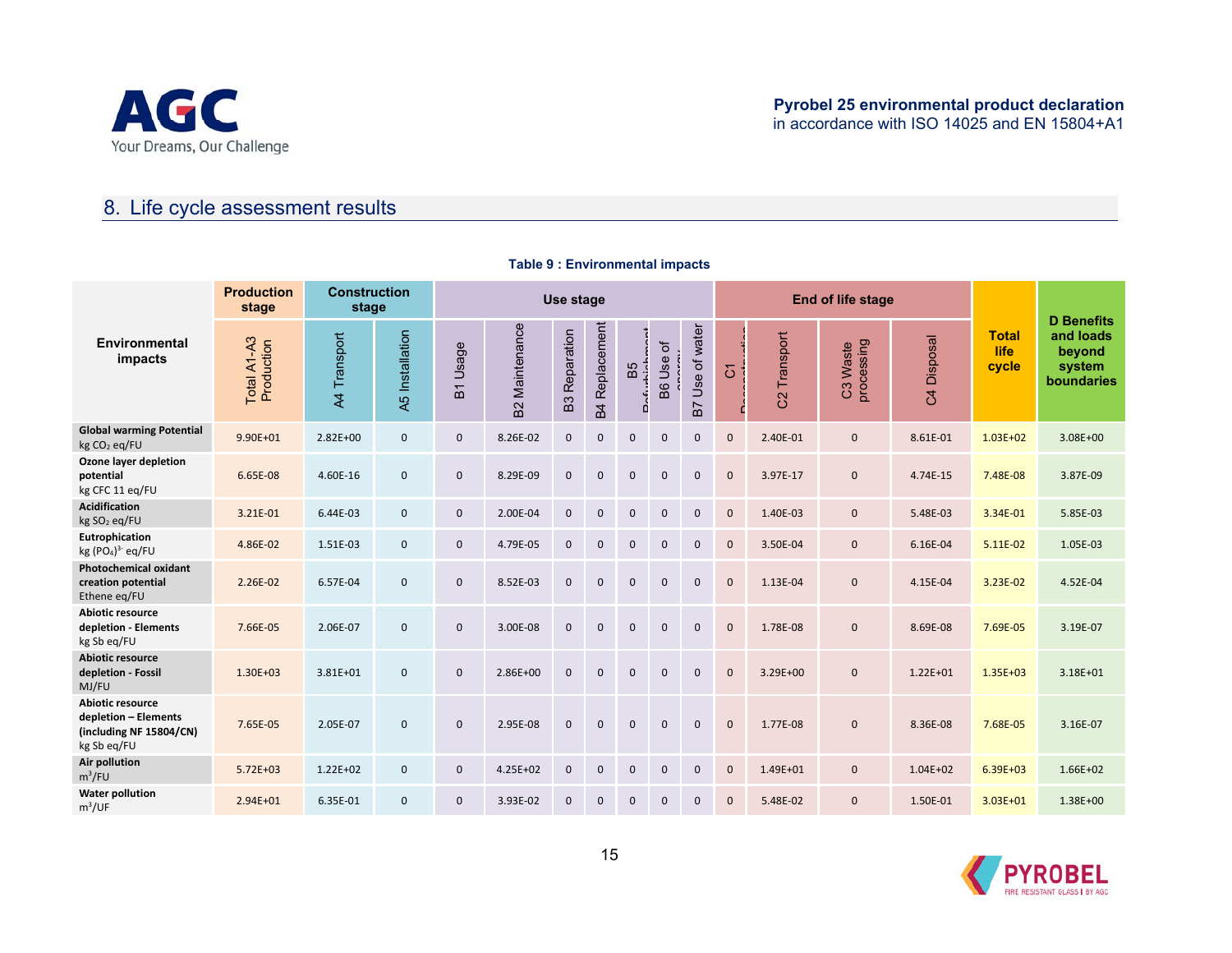

|                                                                            | <b>Production</b><br>stage | <b>Construction</b><br>stage |                 | Use stage    |                               |                     |                               |              |                     |                 |                     | <b>End of life stage</b>           |                        |                            | <b>D</b> Benefits          |                                             |
|----------------------------------------------------------------------------|----------------------------|------------------------------|-----------------|--------------|-------------------------------|---------------------|-------------------------------|--------------|---------------------|-----------------|---------------------|------------------------------------|------------------------|----------------------------|----------------------------|---------------------------------------------|
| <b>Resource use</b>                                                        | Total A1-A3<br>Production  | A4 Transport                 | A5 Installation | B1 Usage     | Maintenance<br>B <sup>2</sup> | Reparation<br>B3    | Replacement<br>B <sub>4</sub> | B5           | Use of energy<br>B6 | B7 Use of water | Deconstruction<br>5 | Transport<br>$\overline{\text{c}}$ | processing<br>C3 Waste | Disposal<br>$\overline{c}$ | <b>Total life</b><br>cycle | and loads<br>beyond<br>system<br>boundaries |
| Renewable primary energy as<br>energy carrier (MJ/FU)                      | $2.24E + 02$               | $2.15E + 00$                 | $\mathbf{0}$    | $\mathbf{0}$ | 4.71E-01                      | $\mathbf 0$         | $\Omega$                      | $\Omega$     | $\mathbf 0$         | $\mathbf{0}$    | $\overline{0}$      | 1.85E-01                           | $\mathbf{0}$           | $1.65E + 00$               | $2.28E + 02$               | 6.57E-01                                    |
| Renewable primary energy<br>resources used as raw<br>materials (MJ/FU)     | $1.46E + 01$               | $\mathbf 0$                  | $\mathbf{0}$    | $\Omega$     | $\mathbf{0}$                  | $\mathbf 0$         | $\mathbf{0}$                  | $\mathbf{0}$ | $\mathbf{0}$        | $\mathbf{0}$    | $\overline{0}$      | $\mathbf{0}$                       | $\mathbf{0}$           | $\mathbf{0}$               | $1.46E + 01$               | $\mathbf{0}$                                |
| Total use of renewable primary<br>energy resources (MJ/FU)                 | 2.38E+02                   | $2.15E+00$                   | $\mathbf 0$     | $\mathbf{0}$ | 4.71E-01                      | $\mathbf{0}$        | $\pmb{0}$                     | $\mathbf{0}$ | $\mathbf 0$         | $\mathsf 0$     | 0                   | 1.85E-01                           | $\mathbf{0}$           | $1.65E + 00$               | $2.43E+02$                 | 6.57E-01                                    |
| Non-renewable primary energy<br>resources as energy carrier<br>(MJ/FU)     | $1.49E + 03$               | $3.83E + 01$                 | $\mathbf{0}$    | $\mathbf{0}$ | 2.89E+00                      | $\mathbf 0$         | $\mathbf{0}$                  | $\mathbf{0}$ | $\mathbf{0}$        | $\mathbf{0}$    | $\overline{0}$      | 3.30E+00                           | $\mathbf{0}$           | $1.26E + 01$               | $1.55E + 03$               | $3.23E + 01$                                |
| Non-renewable primary energy<br>resources used as raw<br>materials (MJ/FU) | 2.21E-02                   | $\mathbf 0$                  | $\mathbf{0}$    | $\mathbf{0}$ | $\mathbf{0}$                  | $\mathbf 0$         | $\mathbf 0$                   | $\mathbf{0}$ | $\mathbf{0}$        | $\mathbf{0}$    | $\Omega$            | $\mathbf{0}$                       | $\mathbf{0}$           | $\mathbf{0}$               | 2.21E-02                   | $\mathbf{0}$                                |
| Total use of non-renewable<br>primary energy resources<br>(MJ/FU)          | $1.49E + 03$               | 3.83E+01                     | $\mathbf{0}$    | $\mathbf 0$  | 2.89E+00                      | $\mathsf{O}\xspace$ | $\mathbf 0$                   | $\mathbf 0$  | $\mathbf 0$         | $\mathbf{0}$    | $\overline{0}$      | 3.30E+00                           | $\mathbf 0$            | $1.26E + 01$               | $1.55E + 03$               | $3.23E + 01$                                |
| Use of secondary material<br>(kg/FU)                                       | $4.66E + 00$               | $\mathbf{0}$                 | $\mathbf{0}$    | $\Omega$     | $\mathbf{0}$                  | $\mathbf{0}$        | $\mathbf{0}$                  | $\Omega$     | $\mathbf{0}$        | $\mathbf{0}$    | $\mathbf{0}$        | $\mathbf{0}$                       | $\mathbf{0}$           | $\mathbf{0}$               | $4.66E + 00$               | $\mathbf{0}$                                |
| Use of renewable secondary<br>fuels (MJ/FU)                                | $\mathbf{0}$               | $\mathbf{0}$                 | $\mathbf{0}$    | $\mathbf{0}$ | $\mathbf{0}$                  | $\mathbf{0}$        | $\mathbf{0}$                  | $\mathbf 0$  | $\mathbf{0}$        | $\mathbf{0}$    | $\overline{0}$      | $\mathbf{0}$                       | $\mathbf{0}$           | $\mathbf{0}$               | $\mathbf{0}$               | $\mathbf{0}$                                |
| Use of non-renewable<br>secondary fuels (MJ/FU)                            | $\mathbf{0}$               | $\mathsf 0$                  | $\mathbf 0$     | $\mathbf{0}$ | $\mathbf 0$                   | $\mathbf 0$         | $\mathbf{0}$                  | $\mathbf{0}$ | $\mathbf 0$         | $\mathbf 0$     | 0                   | $\mathbf 0$                        | $\mathbf 0$            | $\mathbf{0}$               | $\mathbf 0$                | $\mathbf{0}$                                |
| Use of net fresh water $(m\frac{3}{FU})$                                   | 2.98E-01                   | 2.49E-03                     | 0               | $\mathbf{0}$ | 2.47E-03                      | $\mathbf{0}$        | $\Omega$                      | $\Omega$     | $\mathbf 0$         | $\Omega$        | $\mathbf{0}$        | 2.15E-04                           | $\Omega$               | 3.17E-03                   | 3.06E-01                   | 6.52E-03                                    |

#### **Table 10 : Resource use**

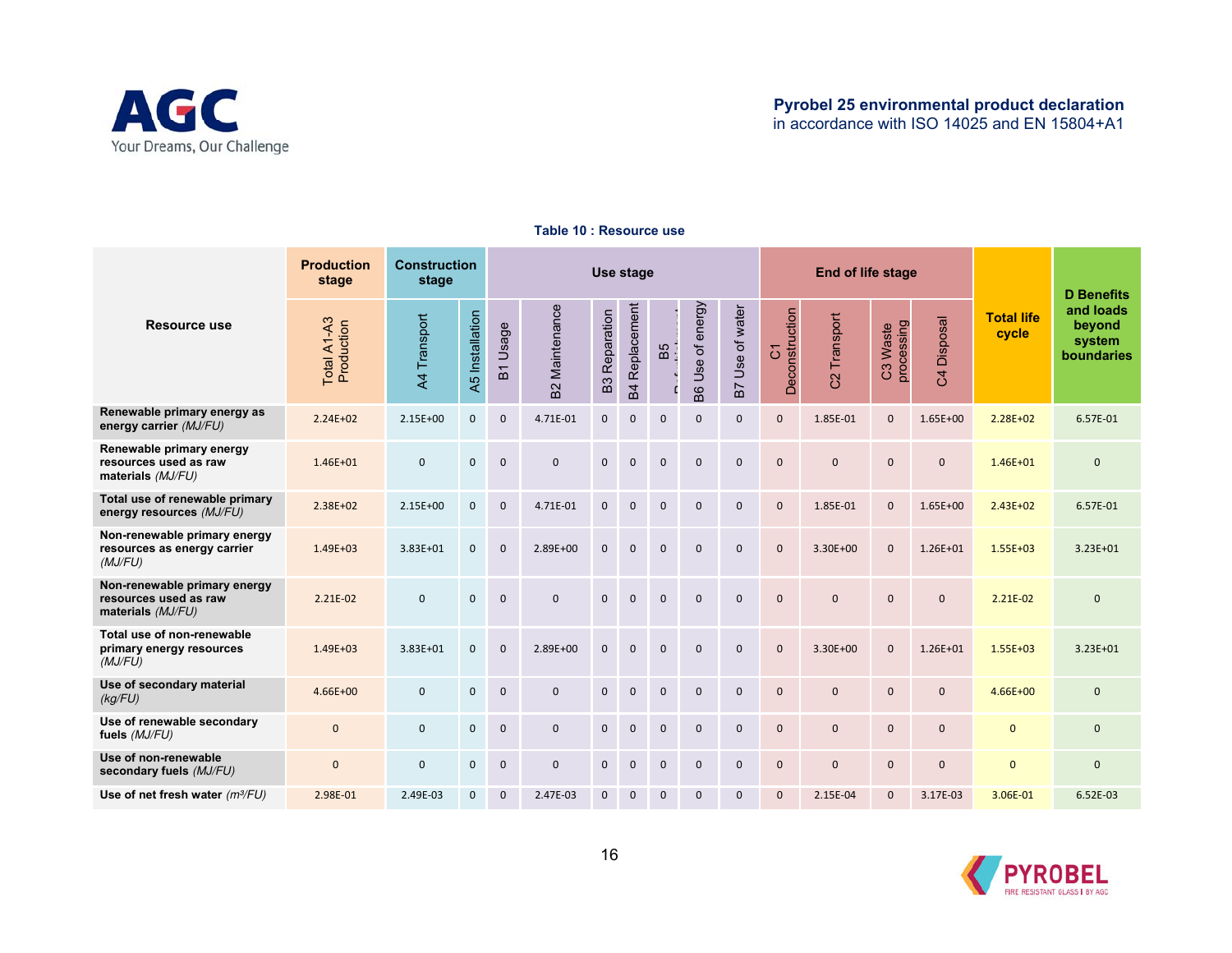

|                                         | <b>Production</b><br>stage | <b>Construction</b><br>stage |                 | Use stage    |                   |                      |                        |              |                                         |                    |                                                           | <b>End of life stage</b> |                                            |                            | <b>D</b> Benefits          |                                                    |
|-----------------------------------------|----------------------------|------------------------------|-----------------|--------------|-------------------|----------------------|------------------------|--------------|-----------------------------------------|--------------------|-----------------------------------------------------------|--------------------------|--------------------------------------------|----------------------------|----------------------------|----------------------------------------------------|
| <b>Waste categories</b>                 | Total A1-A3<br>Production  | Transport<br>$\overline{4}$  | A5 Installation | Usage<br>51  | Maintenance<br>B2 | <b>B3</b> Reparation | Replacement<br>4<br>۵Ò | B5           | energy<br>ზ $\overline{a}$<br>Use<br>BG | Use of water<br>B7 | uction<br>Deconstr<br>$\overline{\phantom{0}}$<br>$\circ$ | Transport<br>8           | ssing<br>Waste<br>$\omega$<br>ပိ<br>O<br>ā | Disposal<br>$\overline{c}$ | <b>Total life</b><br>cycle | and loads<br>beyond<br>system<br><b>boundaries</b> |
| Hazardous waste disposal<br>(kg/FU)     | 3.59E-06                   | 1.78E-06                     | $\Omega$        | $\mathbf{0}$ | 2.10E-05          | $\mathbf{0}$         | $\mathbf{0}$           | $\mathbf{0}$ | $\mathbf{0}$                            | $\mathbf{0}$       | $\mathbf{0}$                                              | 1.54E-07                 | $\mathbf{0}$                               | 1.92E-07                   | 2.67E-05                   | 7.02E-08                                           |
| Non-hazardous waste disposal<br>(kg/FU) | 2.08E+00                   | 5.85E-03                     | $\Omega$        | $\mathbf{0}$ | 5.54E-03          | $\mathbf{0}$         | $\mathbf{0}$           | $\mathbf{0}$ | $\Omega$                                | $\mathbf{0}$       | $\mathbf{0}$                                              | 5.05E-04                 | $\Omega$                                   | $6.33E + 01$               | $6.54E + 01$               | 1.02E-01                                           |
| Radioactive waste disposal<br>(kg/FU)   | 7.51E-02                   | 4.73E-05                     | $\Omega$        | $\mathbf{0}$ | 1.43E-05          | $\mathbf{0}$         | $\mathbf{0}$           | $\mathbf{0}$ | $\mathbf{0}$                            | $\mathbf{0}$       | $\mathbf{0}$                                              | 4.08E-06                 | $\Omega$                                   | 1.43E-04                   | 7.53E-02                   | 1.23E-04                                           |

#### **Table 11 : Waste categories**

#### **Table 12 : Output flows**

|                                                 | <b>Production</b><br>stage                      | <b>Construction</b><br>stage |                 | Use stage    |                                       |                              |                               |              |                                 |                           |                                | End of life stage |                                         |                            | D Benefits                 |                                             |
|-------------------------------------------------|-------------------------------------------------|------------------------------|-----------------|--------------|---------------------------------------|------------------------------|-------------------------------|--------------|---------------------------------|---------------------------|--------------------------------|-------------------|-----------------------------------------|----------------------------|----------------------------|---------------------------------------------|
| <b>Output flows</b>                             | ო<br>$\square$<br>⋖<br>Total A1-A<br>Production | Transpor<br>$\overline{4}$   | A5 Installation | Usage<br>61  | Maintenance<br>$\sim$<br>$\mathbf{m}$ | Reparation<br>B <sub>3</sub> | Replacement<br>$\overline{4}$ | B5           | energy<br>đ<br><b>Jse</b><br>8g | Use of water<br><b>B7</b> | uction<br>nstr<br>δ<br>ē<br>ě, | Transport<br>8    | ssing<br><b>Waste</b><br>Ö,<br>ී<br>pro | Disposal<br>$\overline{5}$ | <b>Total life</b><br>cycle | and loads<br>beyond<br>system<br>boundaries |
| Components for reuse - kg/FU                    | $\Omega$                                        | $\mathbf{0}$                 | $\mathbf{0}$    | $\Omega$     | $\Omega$                              | $\mathbf{0}$                 | $\Omega$                      | $\Omega$     | $\Omega$                        | 0                         |                                | $\Omega$          | $\mathbf{0}$                            | $\mathbf{0}$               | $\Omega$                   | $\mathbf{0}$                                |
| Materials for recycling - kg/FU                 | $4.92E + 00$                                    | $\mathbf{0}$                 | $\mathbf{0}$    | $\mathbf{0}$ | $\Omega$                              | $\mathbf{0}$                 | $\mathbf{0}$                  | $\mathbf{0}$ | $\Omega$                        | 0                         | $\Omega$                       | $\Omega$          | $\mathbf{0}$                            | $\mathbf{0}$               | $4.92E + 00$               | $\mathbf{0}$                                |
| Materials for energy recovery -<br>kg/FU        | $\mathbf{0}$                                    | $\mathbf{0}$                 | 0               | $\mathbf{0}$ | $\Omega$                              | $\mathbf{0}$                 | $\mathbf{0}$                  | $\mathbf{0}$ | $\mathbf{0}$                    | 0                         | $\Omega$                       | $\Omega$          | $\mathbf{0}$                            | 0                          | $\mathbf{0}$               | $\mathbf 0$                                 |
| Exported electrical energy (MJ/FU)              | $1.46E + 00$                                    | $\mathbf{0}$                 | $\mathbf{0}$    | $\mathbf{0}$ | $\mathbf{0}$                          | $\mathbf{0}$                 | $\mathbf{0}$                  | $\mathbf{0}$ | $\mathbf{0}$                    | $\mathbf{0}$              | $\Omega$                       | $\mathbf{0}$      | $\mathbf{0}$                            | $\mathbf{0}$               | $1.46E + 00$               | $\mathbf{0}$                                |
| Exported thermal energy (MJ/FU)                 | $2.71E+00$                                      | $\mathbf{0}$                 | 0               | $\mathbf{0}$ | $\mathbf{0}$                          | $\mathbf{0}$                 | $\mathbf{0}$                  | $\mathbf{0}$ | $\Omega$                        | 0                         | $\Omega$                       | $\Omega$          | $\mathbf{0}$                            | $\mathbf{0}$               | $2.71E+00$                 | $\mathbf{0}$                                |
| <b>Exported energy - Process Gas</b><br>(MJ/FU) | $\mathbf{0}$                                    | $\mathbf{0}$                 | 0               | $\mathbf{0}$ | $\Omega$                              | $\mathbf{0}$                 | $\mathbf{0}$                  | $\mathbf{0}$ | $\Omega$                        | $\mathbf{0}$              | $\Omega$                       | $\Omega$          | $\mathbf{0}$                            | $\mathbf{0}$               | $\mathbf{0}$               | $\mathbf{0}$                                |

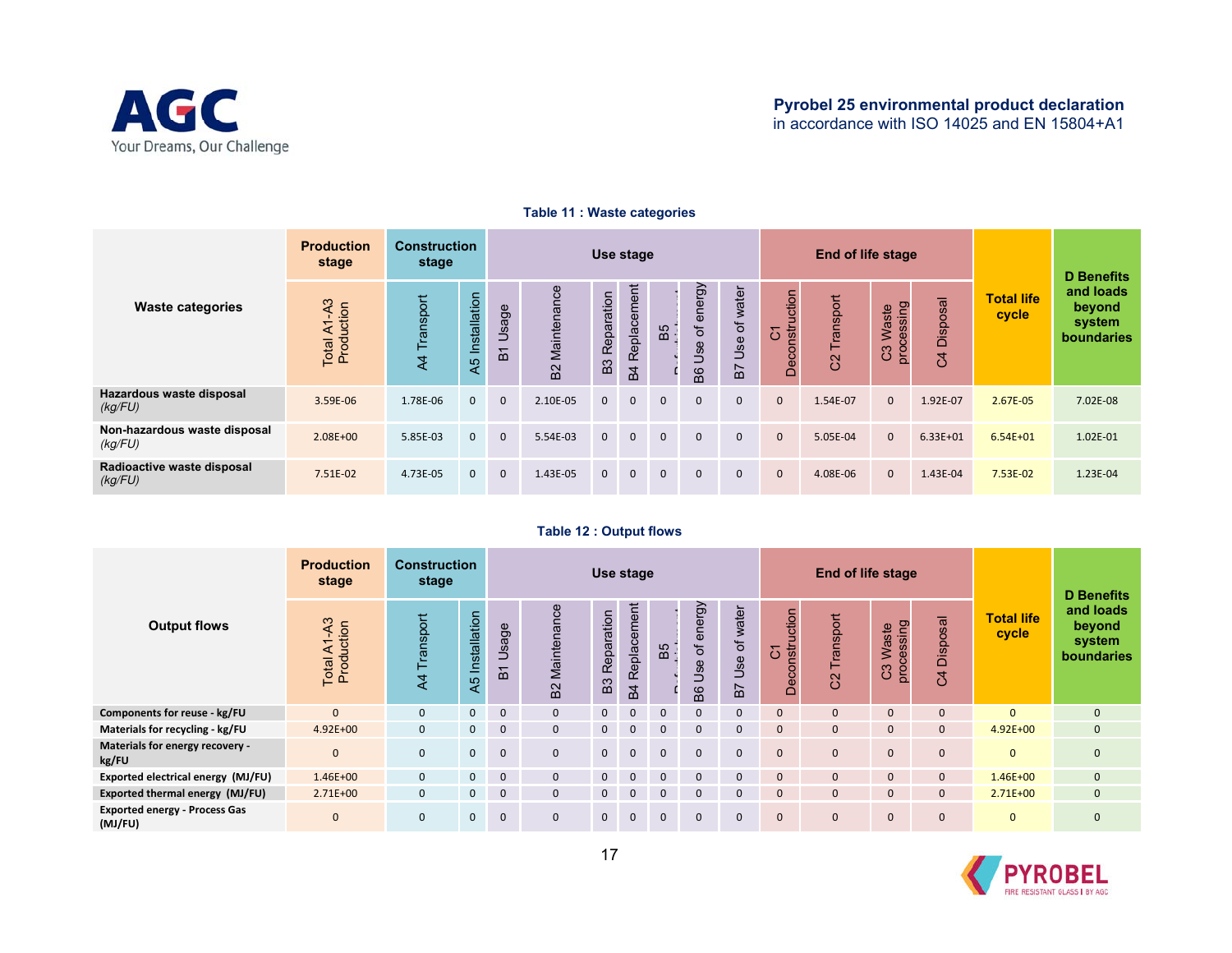![](_page_17_Picture_0.jpeg)

## 9. Additional information

9.1. Release of hazardous substances into indoor air, soil and water during the use stage

#### *9.1.1.Indoor air*

#### - **VOC and formaldehyde emissions**

No substances of the "Candidate List of Substances of Very High Concern for Authorisation (or SVHC)", exceeding the concentration in article threshold (0.1%), in the declared unit.

Fire resistant glass products Pyrobelite and Pyrobel are all certified A+ according to the French certification system.

![](_page_17_Picture_8.jpeg)

#### - **Reaction to fungal and bacterial growth**

Not tested. Glass is a mineral inert material. It is not by itself a medium for micro-organisms growth.

#### - **Natural radioactive emissions from construction products**

Not tested.

#### - **Emission of particulates and fibres emissions**

Not tested.

#### *9.1.2.Water and soil*

Not tested. The product is not in contact with water intended for human consumption.

#### 9.2. Product contribution to indoor wellbeing

#### *9.2.1.Product characteristics regarding hygrothermal comfort*

The relevant technical characteristics for a Pyrobel 25 are given in the table below.

#### **Table 13 : Hygrothermal properties**

| <b>Properties</b>                          | <b>Symbol</b>                      | Value |
|--------------------------------------------|------------------------------------|-------|
| Thermal transmission (according to EN 673) | $U_{\alpha}$ (W/m <sup>2</sup> .K) | 5.1   |
| Solar factor (EN 410)                      | q(%)                               | 66    |
| $C_{QUIOM} \cap E$ marking                 |                                    |       |

Source: CE marking

![](_page_17_Picture_23.jpeg)